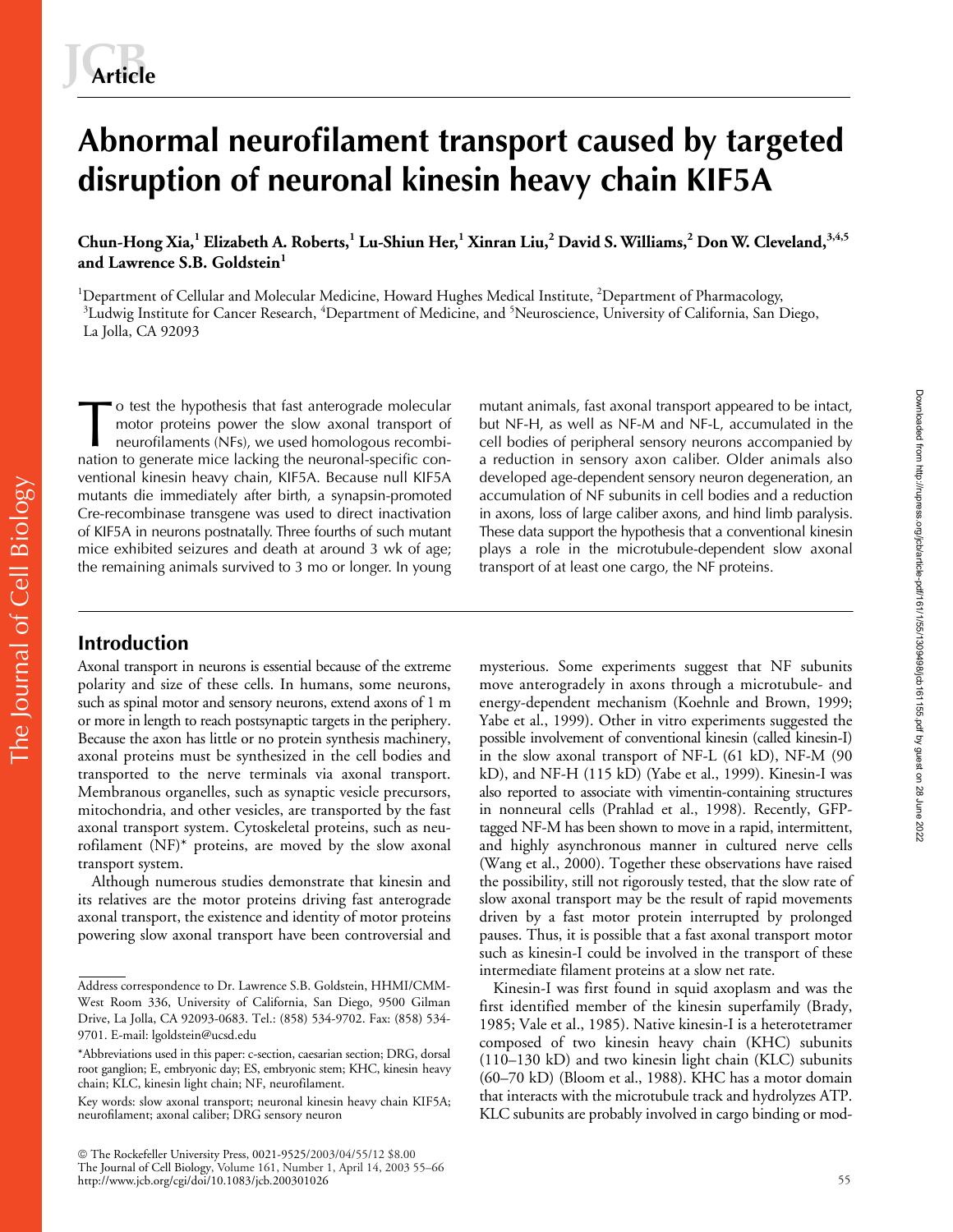

were performed to generate type I deletion (null mutant) and type II deletion ES cells. The first step was done by transfecting linearized targeting vector into ES cells followed by G418 selection; the second step was performed by transfecting a Cre plasmid into recombinant ES cells isolated from the first step, followed by Gancyclovir selection. (B and C) Southern blot analyses of HindIII-digested G418-resistant ES clones after transfecting targeting vector. (B) A 5' external probe was used to identify the recombinant clones. A 4.7-kb wild-type band was detected, and an additional 8.2 kb (with the addition of a 3.5-kb selection cassette) was also detected in the recombinant clones. (C) The presence of three loxP sites was confirmed by a loxP probe. The correct recombinant clones should have all three loxP sites, both 8.2-kb and 2.5-kb bands should be detected by the probe (clones 2 and 3), whereas clones 1 and 4 only had the first two loxP sites. (D) Southern blot analysis of HindIII-digested Gancyclovir-resistant clones after Cre transfection. With the loxP probe, only a 6-kb band was detected in type I deletion (KIF5A<sup>nul)</sup> ES cells, whereas 4.7-kb and 2.5-kb bands were detected in type II (KIF5A*flox*) ES cells. (E) No KIF5A protein was detected in KIF5A null mutant mice by Western blot analysis. Mouse brain homogenates were made from two litters of mice, and 100 μg of protein was loaded in each lane. Isoform-specific antibodies were used to probe KIF5A, KIF5B, and KIF5C;  $\alpha$ -tubulin was used as a loading control.

ulation of KHC activity (Bloom and Endow, 1995; Goldstein and Philp, 1999; Rahman et al., 1999; Kamal et al., 2000). Although only one conventional KHC gene is found in many species, including *Drosophila melanogaster* and *Caenorhabditis elegans*, mammals have three KHC genes (KIF5A, KIF5B, and KIF5C). KIF5B appears to be ubiquitously expressed, whereas both KIF5A and KIF5C appear to be expressed only in neuronal tissues (Navone et al., 1992; Niclas et al., 1994; Meng et al., 1997; Xia et al., 1998). The functions of KIF5A and KIF5C are unknown, although KIF5C has been suggested to be important for the viability of motor neurons (Kanai et al., 2000), and KIF5A mutations have been found to cause a form of hereditary spastic paraplegia in humans (SPG10; Reid et al., 2002). Although conventional kinesin has been suggested to play a role in the slow axonal transport of NFs (Koehnle and Brown, 1999; Yabe et al., 1999), the identity of the KHC isoform that might be involved is unclear. To investigate the function of KIF5A, and to test the role of KIF5A in the slow axonal transport of NFs, we have now generated and analyzed null and conditional KIF5A mutants in mice.

# **Results**

## **KIF5A null mutants were lethal**

We made a KIF5A deletion mutant by homologous recombination. The strategy (Fig. 1 A) was to create a null mutant

by deleting two critical exons, causing a frame shift of the encoded protein. Mice heterozygous for the KIF5A null mutation were mated, and 33 newborn offspring from four litters were analyzed. Initial genotyping revealed that no KIF5A homozygous mutants survived, only three dead homozygous pups were found. Thus, KIF5A null mutants are probably neonatal lethal. To directly observe the behavior of KIF5A null mutants, KIF5A heterozygous mice were mated, the pregnant female mice were killed by caesarian section (c-section), and the embryonic day 18.5 (E18.5) pups were genotyped. Although live null mutant pups were never observed by natural birth, all null pups recovered by c-section were alive at E18.5. Whereas control littermates quickly developed a normal breathing pattern, the mutant pups did not (although like control littermates, they gasped just after removal from the uterus). Mutant pups gradually turned blue and usually died within 10 min. In a mixed 129/ C57BL background, a total of 45 litters of E18.5 pups obtained by c-section were PCR genotyped. The predicted Mendelian ratio of 1:2:1 was observed: wild type (83/309), heterozygous (153/309), and homozygous mutant (73/309). The KIF5A homozygous mutant pups were indistinguishable from their control littermates by size and appearance. No visible structural defects were observed in any organs.

Immunoblots with a KIF5A polyclonal antibody of brain extracts of wild-type, heterozygous, and homozygous KIF5A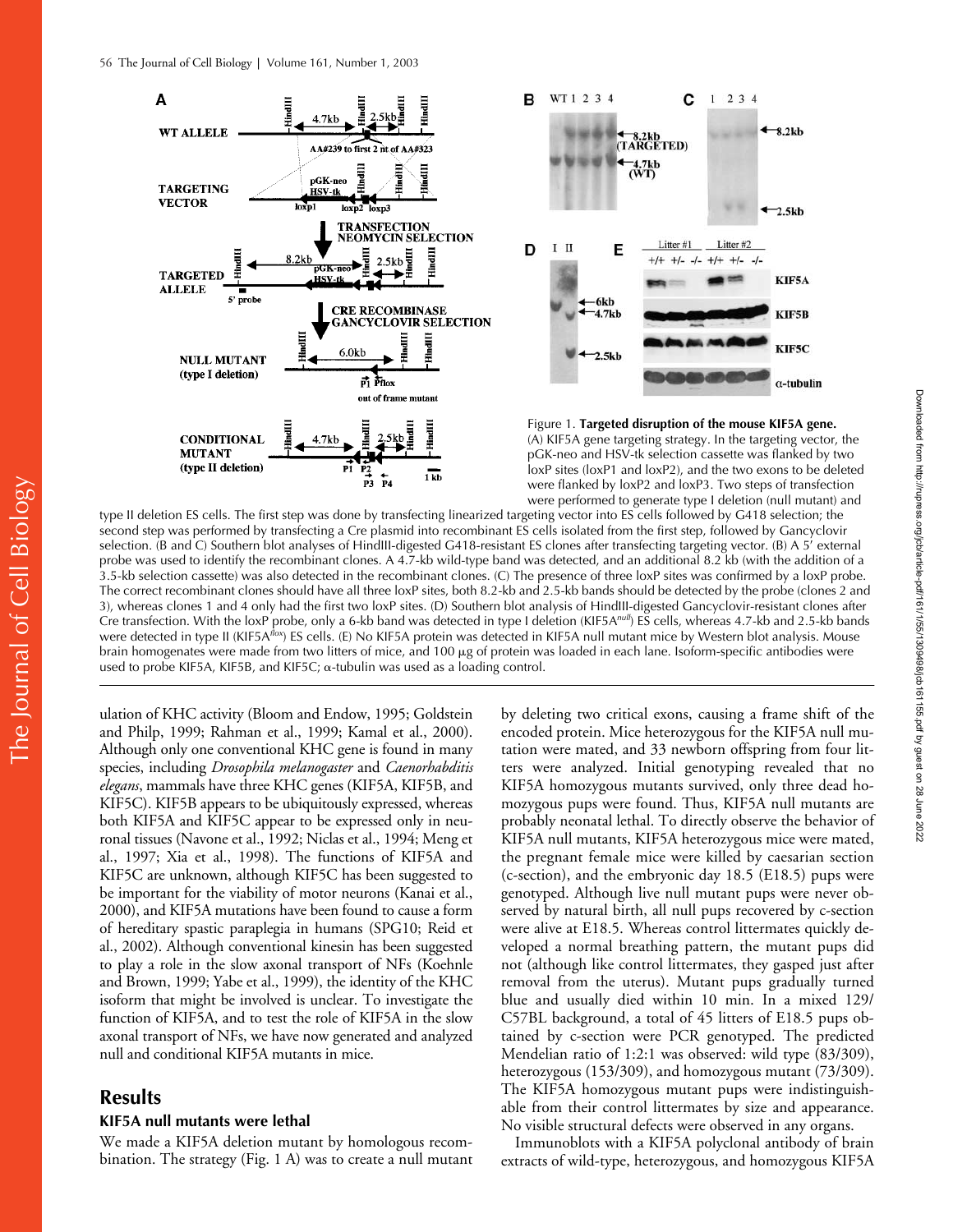Because KIF5A null mutant pups delivered by c-section died soon after birth and did not develop a normal breathing pattern as control littermates did, lungs from mutant and control littermates were sectioned and stained with hematoxylin-eosin. KIF5A mutant lungs did not expand as well as those of control littermates (Fig. 2 A). Thus, unexpanded lungs may be the cause of death, although the nature of the underlying mechanism is unclear. The diaphragm muscle was studied by immunostaining and electron microscopy to examine whether the neuromuscular junction region and muscle structure developed normally. No consistent abnormality was found in the mutant (unpublished data).

Because KIF5A is only found in neurons, histological analysis of the brain and spinal cord was performed. No obvious pathological changes were observed in the KIF5A mutant brain (Fig. 2, D–F). Interestingly, nuclei and cell bodies of spinal cord motor neurons of the KIF5A mutant appeared to be bigger than motor neurons of control littermates (Fig. 2, B and C). Hippocampal neurons cultured from KIF5A null mutants did not show any morphological difference when compared with cells from control littermates. Electrophysiology of these cells did not reveal any defect in synaptic transmission caused by the absence of KIF5A (unpublished data).

## **Cre-mediated postnatal loss of KIF5A causes seizures and sensory neuron degeneration**

To understand better the lethality caused by loss of KIF5A, and to test whether KIF5A might have a role in slow axonal transport of NFs, we constructed a conditional KIF5A mutant, which was combined with a transgene encoding the Cre recombinase under the control of the synapsin I promoter (Cre*synapsin*) (Zhu et al., 2001). This transgene is known to be a neuron-specific, developmentally regulated gene whose expression follows a biphasic postnatal time course with a maximum around day 20 (Hoesche et al., 1993). By mating KIF5A*flox*/KIF5A*flox* mice to KIF5A*null*/ KIF5A*WT*; Cre*synapsin* mice, KIF5A*null*/KIF5A*flox*; Cre*synapsin* offspring were identified.

Quantitative immunoblot analysis of a small set of initial animals showed that KIF5A protein levels in mutant brains ranged from 6 to 56% of that of control brains (Fig. 3 A). The heterogeneity in the level of reduction of KIF5A may reflect variable efficiency of Cre-mediated gene excision. To observe directly KIF5A excision at the cellular level, dorsal root ganglion (DRG) and spinal cord from  $\sim$ 3-wkold mutants were examined by immunostaining with a KIF5A-specific antibody (Fig. 3, B and C). This staining



Figure 2. Histology of KIF5A null mutant mice. (A) Lung histology of KIF5A null mutant. 7-µm lung paraffin sections from KIF5A null (KIF5A*null*/KIF5A*null*) and control (KIF5A*WT*/KIF5A*WT*) littermates were stained with hematoxylin and eosin. Note that the mutant lung was not well expanded. Bar, 50 μm. (B–F) Histology of KIF5A null mutant nervous tissues. Paraffin sections from spinal cord (B and C), cortex (D), hippocampus (E), and cerebellum (F) were stained with cresyl violet. Note that no obvious differences were observed between KIF5A null mutant and control littermates except that the cell bodies of the motor neurons were larger in the mutant spinal cord. Bars: (B, D, and F) 50  $\mu$ m; (C) 20 μm; (E) 100 μm.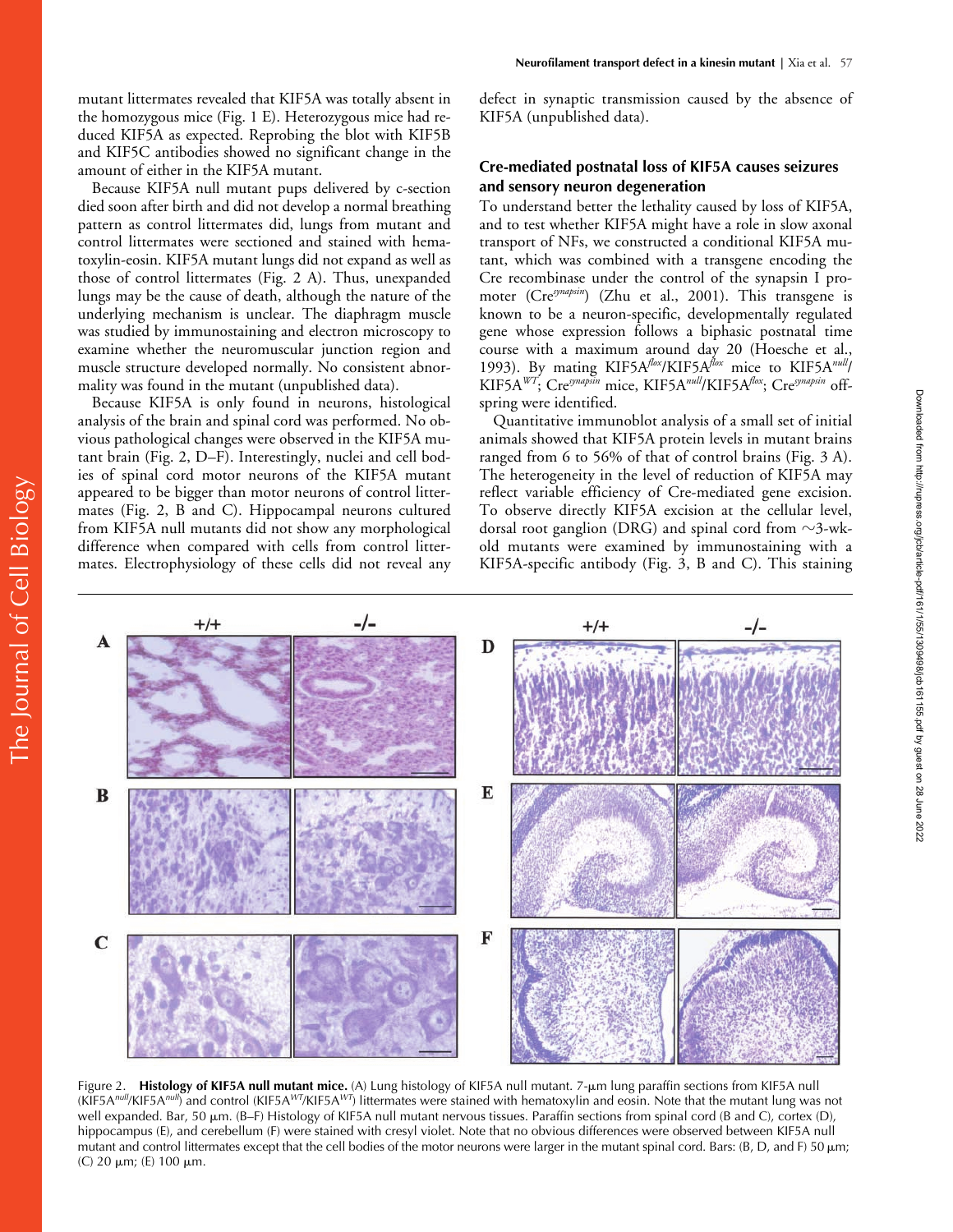

Figure 3. **Gross analysis of KIF5A conditional mutant mice (KIF5A***null***/KIF5A***flox***; Cre***synapsin***).** (A) Western blot analysis to measure KIF5A protein levels in the brains of KIF5A*null*/KIF5A*flox*; Cre*synapsin* mice. Equal amounts of brain homogenate from 3-wk-old mutant and control (KIF5A*flox*/KIF5A*WT*) littermates were loaded; actin was used as a loading control. Each marked number represents the ratio between the mutant band and control band after normalizing with the actin band. (B and C) KIF5A excision by Cre*synapsin* transgene in DRG (B) and spinal cord motor neurons (C) of KIF5A*null*/KIF5A*flox*; Cre*synapsin* mutant. Tissue sections from -3-wk-old mutant and control littermates were stained with KIF5A-specific antibody. Spinal cord sections were also double stained with an anti-BIP antibody to visualize the motor neuron cell bodies. Note the decreased or lack of KIF5A staining in some neurons (arrowheads). Bar, 100  $\mu$ m. (D) A comparison of body weight (mean  $\pm$  SD) among 3-wk-old littermates with different genotypes. Note the obvious low body weight in the KIF5A*null*/KIF5A*flox*; Cre*synapsin* mutant group, *n* 4 for each group. \*, P 0.01. (E) Most KIF5A*null*/KIF5A*flox*; Cre*synapsin* mutant mice died around 3 wk of age. Postnatal survival curve of a group of mice (142 total, 113 control and 29 mutant) is shown here. The rate of survival of the different genotypes was plotted against age. (F) Abnormal hind limb posture in an older KIF5A*null*/KIF5A*flox*; Cre*synapsin* mutant mouse. Two 7.5-mo-old littermates (control and KIF5A*null*/ KIF5A*flox*) are shown.

revealed an absence of KIF5A in some sensory neurons in the mutant. In spinal cord, costaining with a monoclonal BIP antibody (an endoplasmic reticulum marker) indicated that KIF5A staining in the mutant motor neuron cell bodies was much weaker compared with the control; some cells had almost no KIF5A staining. We conclude that KIF5A excision occurred in many DRG sensory neurons and spinal cord motor neurons.

As predicted, KIF5A*null*/KIF5A*flox*; Cre*synapsin* mice survived the critical neonatal stage as did control littermates (KIF5A*null*/KIF5A*flox*, KIF5A*flox*/KIF5A*WT*, and KIF5A*flox*/ KIF5A*WT*; Cre*synapsin*). By 2–3 wk of age, however, mutant mice were obviously smaller than their littermates. At 3 wk, the weight of mutant mice was only  $\sim$ 50% of the control

weight (Fig. 3 D). These mice responded to pinch (a crude sensory test), but they fell much more frequently than wildtype mice on a rotorod device (unpublished data). It is difficult to assess whether these problems result from motor defects or sensory defects. At 3 wk of age, KIF5A*null*/KIF5A*flox*; Cre*synapsin* mutant mice exhibited a relatively normal posture, although they frequently exhibited a tremor.

In an initial cohort, 142 mice from 16 litters were followed (29 KIF5A*null*/KIF5A*flox*; Cre*synapsin* mutant mice and 113 littermate control mice in a mixed 129/C57BL background), and survival curves were plotted (Fig. 3 E). 21/29 (72%) of the mutant mice died between day 15 and day 25; these mice appeared to die of seizures. Spontaneous seizures were observed as well as seizures apparently induced when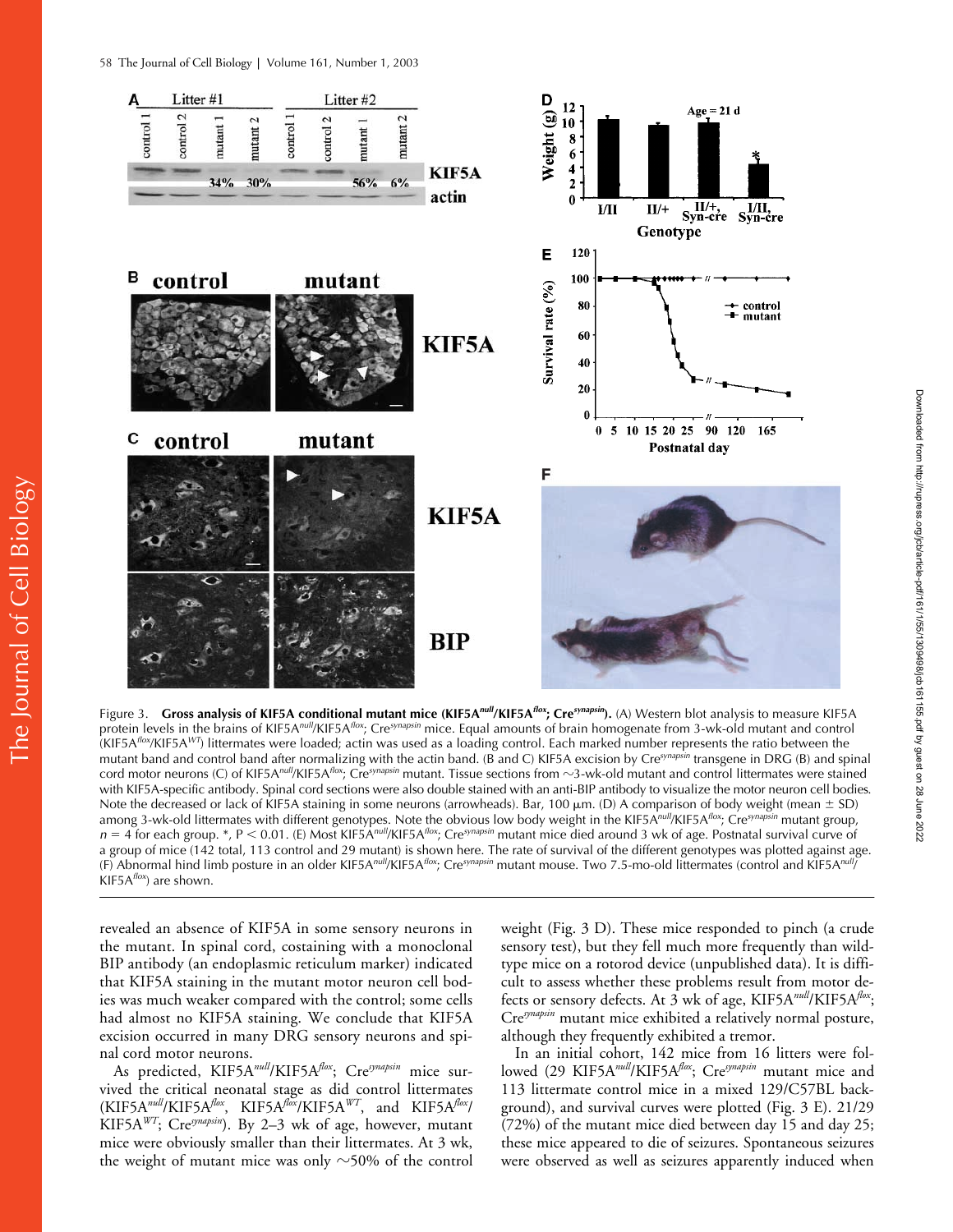

The Journal of Cell Bio $\log$ y The Journal of Cell Biology

animals were stressed. Each seizure episode lasted  $\sim$ 20–30 s; repetitive seizure was observed, and the mice usually did not recover from severe seizures. Distinct from the 72% of mice that died at 3 wk of age, the remaining  $\sim$ 28% of mice lived 3 mo. This pool contains eight animals; among these eight mice, one died at 3 mo, one at 4 mo, and another at 5.5 mo (the remaining mice were killed for experiments at 5.5, 7, and 8 mo). All mutant mice that survived to 5 mo of age showed almost normal posture until  ${\sim}5$  mo (Fig. 3 F), but after that they developed a tremor when walking. The hind limbs behaved abnormally during walking, although they were not completely paralyzed, and the animals adopted abnormal hind limb posture during resting.

In spite of the obvious neuromuscular phenotype, no obvious morphological abnormality in spinal cord or DRG was observed in KIF5A*null*/KIF5A*flox*; Cre*synapsin* mutants at either 3 wk or 7.5 mo of age (unpublished data). Examination of thin sections of ventral roots (Fig. 4 A) did not detect any obvious abnormality in 3-wk-, 5.5-mo-, or 7.5-mo-old mutant mice. Whereas no degeneration was detected in sensory axons of the dorsal roots from 3-wk-old animals (Fig. 4 B), four older mutant mice (two 5.5- and two 7.5-mo-old mice) showed striking degeneration of axons (Fig. 4 B), with numerous profiles of myelin debris (typical of Wallerian degeneration). This phenotype was not observed in the control littermates (KIF5A*flox*/KIF5A*WT* or KIF5A*null*/KIF5A*flox*). These data are consistent with an age-dependent onset of abnormal hind limb posture after loss of KIF5A.

# **Loss of large caliber axons and NF transport defects caused by postnatal loss of KIF5A**

Downloaded from http://rupress.org/jcb/article-pdf/161/1/55/1309498/jcb161155.pdf by guest on 28 June 2022

Downloaded from http://rupress.org/jcb/article-pdf/161/1/55/1309498/jcb161155.pdf by guest on 28 June 2022

To determine quantitatively whether the loss of KIF5A affected the survival of motor and/or sensory axons, axons of the lumbar sciatic nerve roots were counted. Comparison of the number of L5 lumbar motor axons within ventral roots of 3-wk-old KIF5A-depleted mutants and control littermates (Fig. 5 A) revealed no significant axon loss ( $P =$ 0.112), indicating that loss of KIF5A had no significant effect on the survival of motor neurons at 3 wk of age. However, sensory axon numbers within dorsal roots (Fig. 5 A) were significantly reduced in the 3-wk-old KIF5A–synapsin Cre mutant animals ( $\sim 86\%$  of control; P = 0.045). Measurement of axonal diameter also revealed sensory loss reflected by a preferential loss of large caliber sensory axons. 60% (P = 0.002) of large caliber ( $>$ 3  $\mu$ m in diameter) sensory axons were lost, whereas no significant loss ( $P = 0.26$ ) was observed for small caliber axons.

By 5.5 mo of age, we observed a small loss  $(\sim]12\%)$  of motor axons and a profound loss ( $\sim$ 36%) of sensory axons  $(n = two control and two mutant animals)$  (Fig. 5 B). Again, sensory and motor (Fig. 5, C and D) axon loss was most substantial for axons  $>4$   $\mu$ m. Motor axons still showed a typical bimodal distribution of axonal sizes in both wild-type and KIF5A-depleted neurons, but the calibers of the large axons were clearly shifted to smaller sizes in the mutant group, and there was an obvious loss of  $>7.5$ - $\mu$ m large caliber axons. In the dorsal roots (Fig. 5 D), profound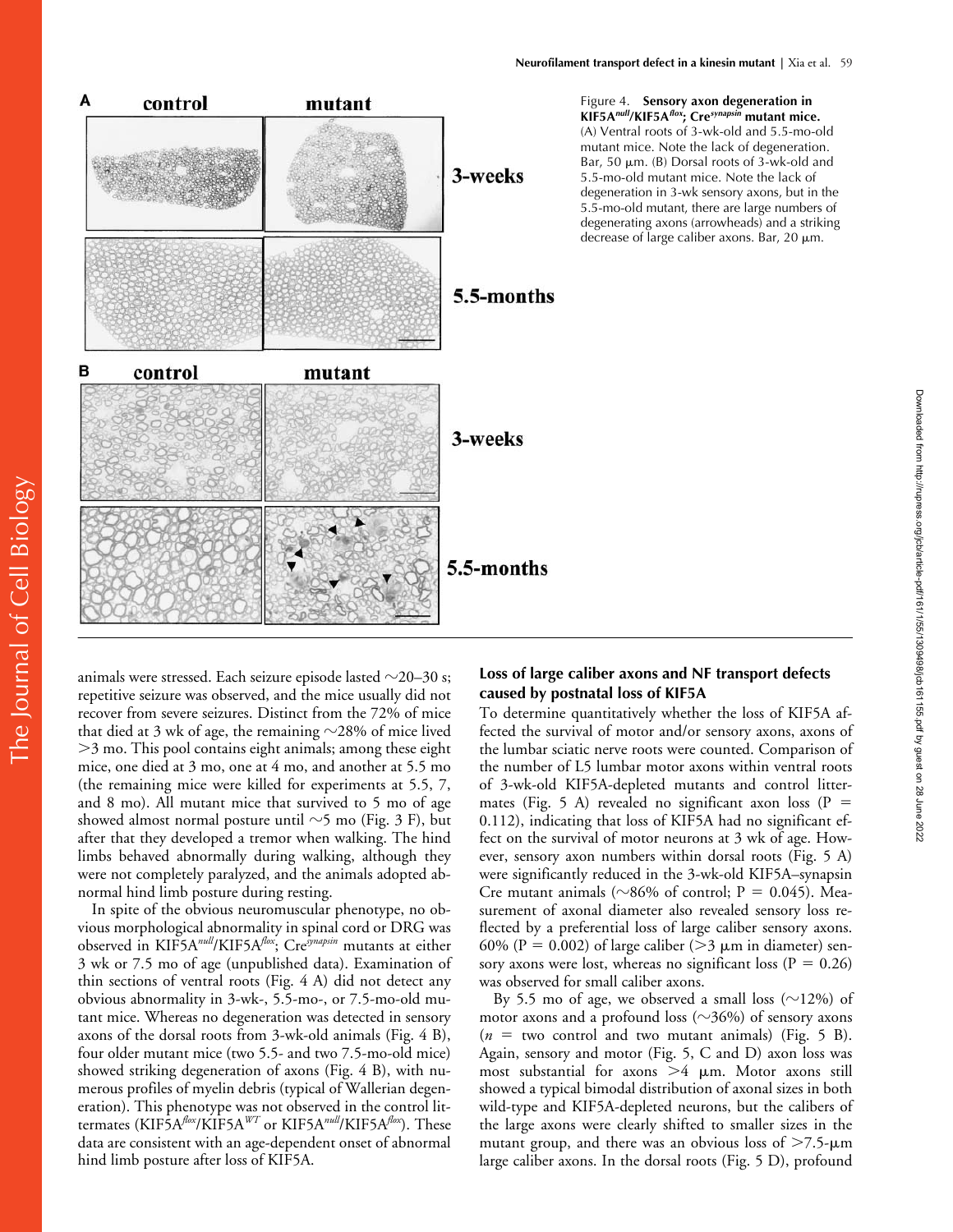

Figure 5. **Loss of large caliber axons in the KIF5A***null***/KIF5A***flox***; Cre***synapsin* **mutant mice.** (A) Counts of total, small (3 m diameter), and large (3 m diameter) myelinated axons in L5 ventral and dorsal roots from 3-wk-old control (*n* 4) and mutant (*n* 6) mice. No significant difference is observed between the number of mutant and control axons in the ventral root. There is a significant loss of dorsal root axons. \*, P < 0.05 (0.045); \*\*, P < 0.01 (0.002); *t* test. (B) Axon numbers of total, small (<4  $\mu$ m), and large (>4  $\mu$ m) myelinated axons in L5 ventral and dorsal roots from 5.5-mo-old control (1 and 2, control) and mutant (3 and 4, mutant) mice. There is a profound loss of dorsal root axons, especially large caliber axons. The loss of ventral root axons is not as profound as observed in the dorsal root. (C and D) Axonal diameters of L5 ventral root (C) and L5 dorsal root (D) from 5.5-mo-old mutant and control mice. Averaged distribution of axon diameters from the entire roots of two mutant and two control mice is shown. Note that in the ventral root (C), the peak of the distribution of the diameter of large caliber axons shifts from 7–7.5  $\mu$ m in controls to 5.5–6  $\mu$ m in mutants. Also note the obvious loss of large caliber axons in the dorsal root (D).

axon loss was observed in sensory axons with calibers 2  $\mu$ m, with complete loss of the largest sensory axons ( $>7$  $\mu$ m), but no loss of small caliber sensory axons (<1.5  $\mu$ m).

Many earlier efforts demonstrated that NF content in axons is a major determinant of axonal caliber (for reviews see Zhu et al., 1997, 1998). Concomitant with myelination beginning at weeks 2–3 and continuing through young adulthood ( $\sim$ 5 mo), there is a rapid growth in axonal calibers (e.g., see Fig. 4, A and B). Loss of acquisition of the correct caliber by KIF5A-deficient axons, especially of the largest, most NF-rich axons, suggested that KIF5A might be one motor for NF transport into axons.

To test whether diminished axonal caliber was caused by reduced NF transport into, and accumulation within, sensory axons, we used immunoblotting of extracts of DRGs (comprised primarily of the cell bodies of sensory neurons). As expected if KIF5A was needed for efficient NF transport, NF subunits accumulated in KIF5A-depleted DRGs, while

KIF5A levels were reduced to 20% of that in the controls (three litters were examined; one representative litter is shown in Fig. 6 A). A polyclonal antibody against the COOH terminus of NF-H, which recognizes NF-H independent of its phosphorylation state, revealed a significant  $(\sim$ 150%) increase in total NF-H protein in mutant DRGs. The amount of NF-L was increased in mutant DRGs by an equivalent amount ( $\sim$ 150%), while NF-M amounts were increased but to a lower extent (by 20–50%). The increase in NF-H was confirmed with the monoclonal antibody SMI-32, which is specific for the dephosphorylated isoform of NF-H, whereas a monoclonal antibody specific for phosphorylated NF-H (SMI-31) revealed a slight (10–15%) decrease. The type III intermediate filament protein peripherin was also increased in the mutant DRGs, whereas the neuron-specific III-tubulin isoform was not. Increases in NF-H, NF-M, NF-L, and peripherin were selective for the DRGs. No obvious changes in the amounts of NF-H,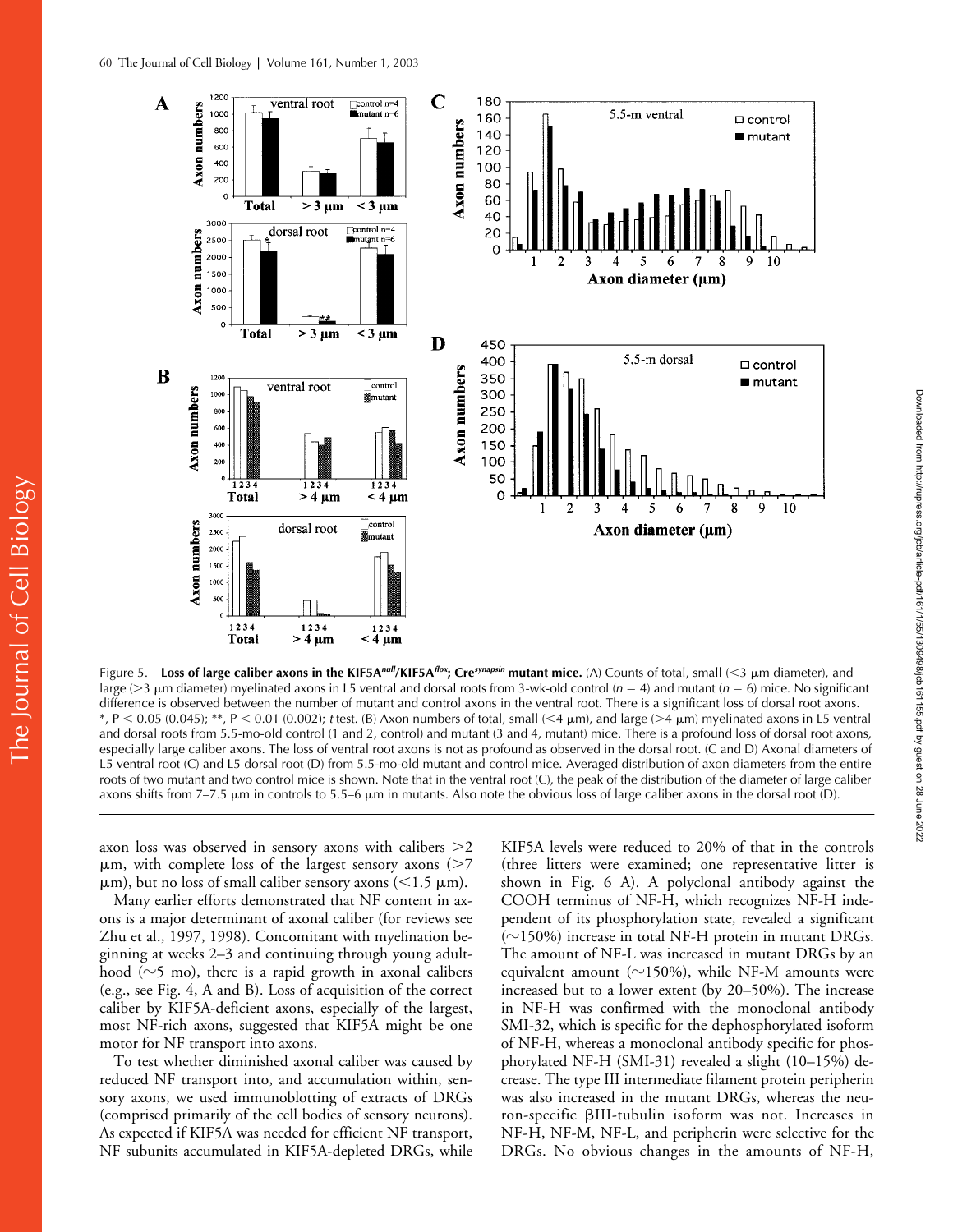NF-M, NF-L, or peripherin were found in the brain and sciatic nerve (Fig. 6 B).

We also examined NF levels in sensory neurons of four of the rare older surviving mice in which KIF5A was reduced by Cre-induced recombination (6 wk, 3 mo, 7 mo, and 8 mo). A variable phenotype was seen in these animals, possibly owing to variation in Cre-mediated KIF5A excision among these unusual surviving animals. Although the NF protein level was increased in the DRG of the 3-mo-old mutant animal, no obvious reduction in the amount of NF proteins was observed in the sciatic nerve. This animal, however, had very poor KIF5A excision. In the 7-mo-old mutant animal, obvious reductions in the content of NFs in the nerve and in the DRG were seen, perhaps because of sensory neuron degeneration. Significant reductions of NF-M, NF-L, and peripherin were observed in the sciatic nerves of the 6-wk-old and 8-mo-old mutants, accompanied by accumulations of these proteins in the DRGs. BIII-tubulin was modestly reduced in sciatic nerve samples of these animals, accompanied by a slight accumulation of these proteins in the DRGs. These changes appeared to be selective because the levels of other axonal proteins (KIF3A, KIF3B, and Rab5) were unaltered at both 3 and 6 wk of age in the mutant DRGs and sciatic nerves (unpublished data). Finally, the increased accumulation of NF-H observed by immunoblotting of the DRG was confirmed to reflect an increase in the amount within sensory neuron cell bodies, as judged by elevated staining in sections of DRG from mutants but not controls (Fig. 6, C and D).

To test further whether KIF5A mutants have a specific defect in slow axonal transport of NFs, we bred a second cohort of 12 3-wk-old KIF5A*null*/KIF5A*flox*; Cre*synapsin* animals and 12 3-wk-old matched littermate control animals from five different litters. We used these animals to assess the integrity of several fast anterograde transport pathways (APP, Rab3, synaptophysin, and KIF5C), using a combi-



control

mutant

Figure 6. **Accumulation of NF proteins in DRG sensory neuron cell bodies of KIF5A***null***/KIF5A***flox***; Cre***synapsin* **mutant mice.** (A) Western blot analyses of DRGs from the first cohort of 3-wk-old KIF5A*null*/KIF5A*flox*; Cre*synapsin* mutant mice. In the litter shown, control DRGs (C) were pooled from one II/+ and one Cre/+ littermates; mutant DRGs (M) were pooled from two mutant littermates. Note the obvious increase in dephosphorylated NF-H (revealed by the lower band labeled by NF-H, a polyclonal antibody against the COOH terminus of NF-H, and by antibody SMI-32) as well as the increase in NF-M, NF-L, and peripherin. (B) Western blot of brain and sciatic nerve from 3-wk-old KIF5A<sup>null</sup>/KIF5A<sup>flox</sup>; Cre<sup>synapsin</sup> mutant mice. 20 μg of proteins of mutant and control (II/+) littermates was loaded in each lane. Note the clear reduction of KIF5A protein in the mutant. The levels of NFs and peripherin were not significantly changed in the mutant brain and sciatic nerve. (C and D) Immunostaining of DRG sensory neurons of 7.5-mo-old KIF5A*null*/KIF5A*flox*; Cre*synapsin* mutant mice. Double staining with KIF5A (green) and SMI-32 (recognizes dephosphorylated NF-H, red) was performed on a mutant and a control littermate. (C) Control DRG staining. Bottom panel, higher magnification. (D) Mutant DRG staining, higher magnification in the lower panel. Note the apparent intense SMI-32 staining in some DRG neurons. Bars,  $200 \mu m$ .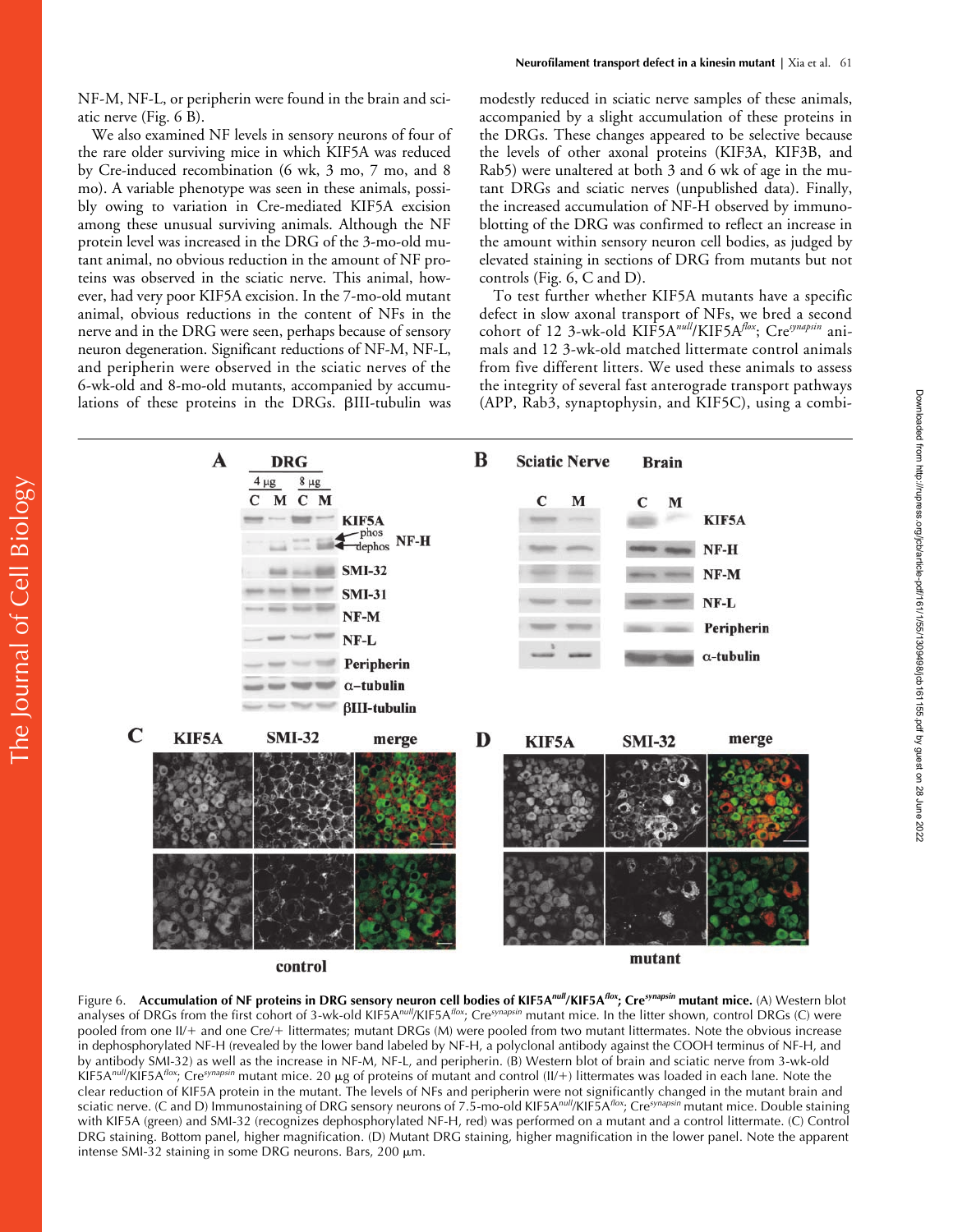

#### C SUMMARY OF SECOND COHORT OF 3 WEEK OLD KIF5A CONDITIONAL MUTANT MICE PROTEIN LEVELS IN DRG (RELATIVE TO CONTROL)

|                 | NF-H | NF-L  | APP   | RAB3 | KIF5C | <b>SYP</b> | KIF5A |
|-----------------|------|-------|-------|------|-------|------------|-------|
| <b>NORMAL</b>   | 2/12 | 2/12  | 10/12 | 8/12 | 1/12  | 4/12       | 0/12  |
| NOT DONE        | 0/12 | 0/12  | 2/12  | 4/12 | 3/12  | 8/12       | 2/12  |
| <b>ELEVATED</b> | 0/12 | 10/12 | 0/12  | 0/12 | 0/12  | 0/12       | 0/12  |
| <b>REDUCED</b>  | 0/12 | 0/12  | 0/12  | 0/12 | 8/12  | 0/12       | 10/12 |

PROXIMAL ACCUMULATION AFTER LIGATION **(DELATIVE TO CONTROL)** 

| (Retentive to control) |       |      |            |       |  |  |  |  |
|------------------------|-------|------|------------|-------|--|--|--|--|
|                        | APP   | RAB3 | <b>SYP</b> | KIF5C |  |  |  |  |
| <b>NORMAL</b>          | 10/12 | 9/12 | 9/12       | 9/12  |  |  |  |  |
| NOT DONE               | 2/12  | 3/12 | 3/12       | 3/12  |  |  |  |  |
| <b>ELEVATED</b>        | 0/12  | 0/12 | 0/12       | 0/12  |  |  |  |  |
| <b>REDUCED</b>         | 0/12  | 0/12 | 0/12       | 0/12  |  |  |  |  |

KIF5C KIF5C Litter #1 Litter #2 Figure 7. **Analysis of DRG accumulation and axonal transport in second cohort of 3-wk-old KIF5A***null***/KIF5A***flox***; Cre***synapsin* **mutant mice.** (A) Axonal transport of APP, Rab3, synaptophysin, and KIF5C as assessed by Western blotting of proximal and distal segments 6 h after ligation of sciatic nerves from control and mutant animals; unligated controls are from the contralateral unligated nerve. Nerves from each animal were homogenized, and equal amounts of nerve proteins ( $\sim$ 40  $\mu$ g/lane) were loaded onto SDS-PAGE gels and analyzed by Western blotting. Data from two pairs of mice from different litters are shown. P, proximal side; D, distal side. (B) Analysis of DRG content of mutant and control animals. Approximately 12  $\mu$ g of DRG lysate from each animal was loaded into each lane. Note increased NF-H and NF-L levels in the mutant DRGs, whereas protein amounts

of APP, Rab3, and synaptophysin were not obviously changed. (C) Summary of data from 12 mutant and 12 littermate control animals from five litters. SYP, synaptophysin. As many antibodies as possible were used for reprobing of each filter, but filter lifetime was inconsistent so not all probes could be used on all animals.

## nation of protein accumulation in sensory neuron cell bodies in DRGs and sciatic nerve ligation experiments (Kamal et al., 2000). Although the small size and fragility of the KIF5A animals and the technical difficulty in performing nerve ligations on them severely limited the sample amounts available, sufficient protein from sciatic nerve ligations of individual animals was obtained to load single lanes on gels and probe these multiple times with different antibodies (some of these filters could not be used for the full antibody set, yielding a reduced *n*; Fig. 7 C). As before, we observed significantly reduced KIF5A protein levels in all of the mutant DRGs compared with controls (Fig. 7), whereas the axonal transport profile of APP, Rab3, synaptophysin, and KIF5C was indistinguishable from that of their control littermates. 10 out of 12 KIF5A-deficient mice exhibited striking NF protein accumulation in the DRGs, whereas no significant changes in the protein levels of APP, Rab3, and synaptophysin were observed. Interestingly, KIF5C protein amount was slightly decreased in the mutant DRGs, although its abundance in the sciatic nerve and its transport behavior were comparable in the mutant and the control. Although further work will be necessary to understand the origin of KIF5C reductions in the DRG, one obvious possibility is that KIF5C may carry out functions that are redundant with those of KIF5A, such that when less KIF5A is available for transport, more KIF5C is used to compensate for the reduced function of KIF5A. Alternatively, KIF5C may form heterodimers with KIF5A (Kanai et al., 2000), and thus the amount of KIF5C may be decreased when its binding partner is reduced.

# **Discussion**

Previous in vitro experiments raised the possibility that kinesin or kinesin family members are important for slow axonal transport of NFs in cell culture (Koehnle and Brown, 1999; Yabe et al., 1999) and squid axoplasm (Galbraith et al., 1999; Prahlad et al., 2000) models. This proposal has been highly controversial with unresolved issues including whether each of these systems even has the machinery for slow axonal transport.

We have shown here that although loss of KIF5A causes organismal lethality, mutant cells and tissues are remarkably normal in appearance, and most phenotypes assessed were normal. The only cellular phenotype we detected after postnatal removal of KIF5A was accumulation of NF subunits (NF-H, NF-L, and NF-M) and peripherin in the cell bodies of DRG sensory neurons. Evidence that this accumulation is a result of a specific deficit in slow axonal transport of NFs comes from our observation that markers of several fast axonal transport pathways (APP, Rab3, and synaptophysin) appeared unchanged in the DRG and in sciatic nerve ligation experiments. NF accumulation in the DRG was accompanied by a reduced number of the largest caliber sensory axons. III-tubulin was less consistent in its behavior because it was unchanged in younger animals, but showed behavior indicative of defective transport in some older animals; further work will be required to better understand whether KIF5A plays any role in BIII-tubulin transport. Although more complex interpretations are possible, the simplest conclusion from these findings is that KIF5A does not have a major role in typical kinesin-I fast axonal transport pathways, but does have a role in the in vivo transport of at least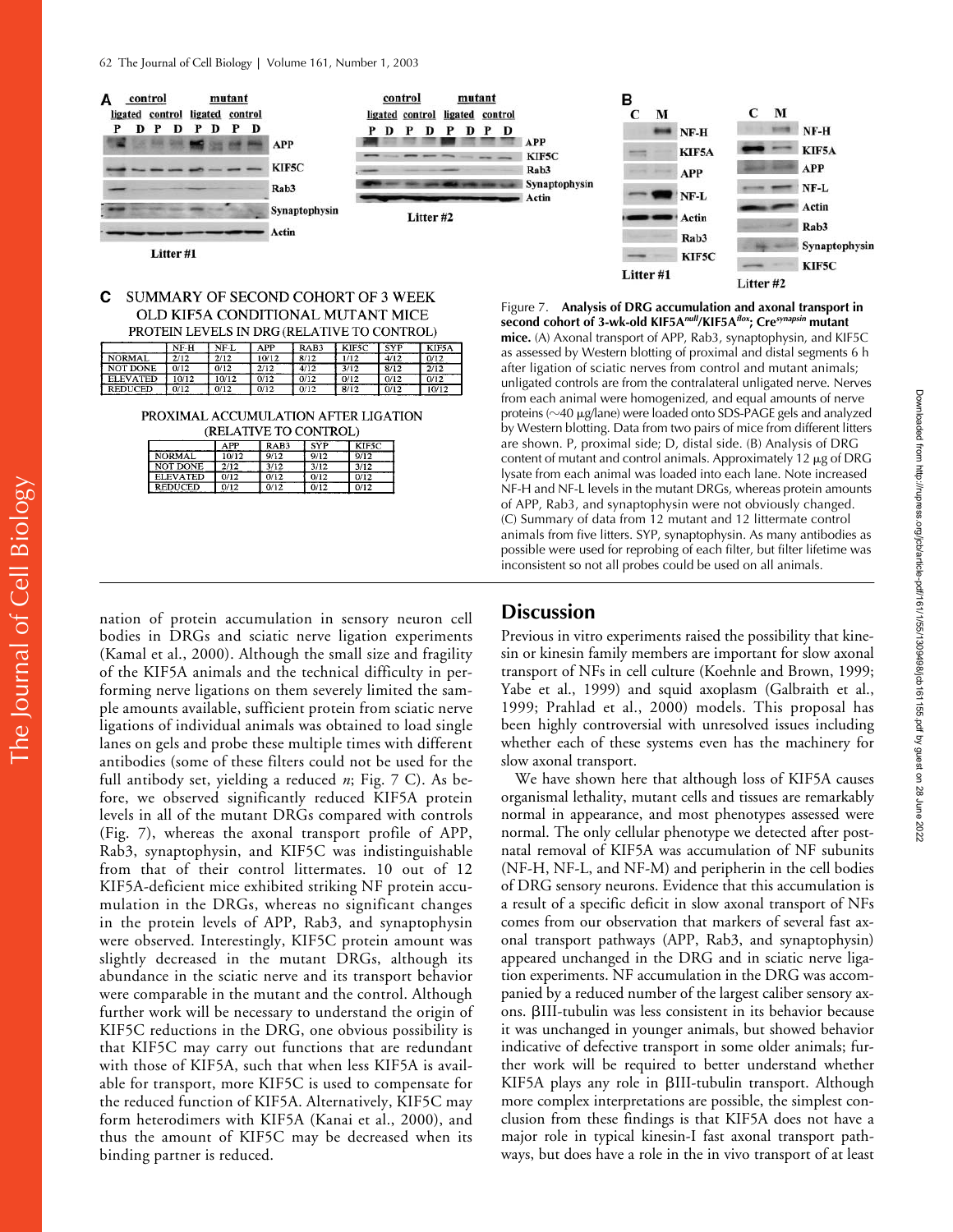one component of slow axonal transport, the NFs. The evidence also reveals an essential role for a conventional kinesin for normal postnatal radial growth; presumably a consequence of reduced slow transport of NFs, whose movement into axons is essential for such growth (Ohara et al., 1993; Eyer and Peterson, 1994; Zhu et al., 1997).

## **A fast motor in slow axonal transport?**

Our quantitative immunoblot data showed a significant increase of NF-H, NF-M, and NF-L by 3 wk of age in the mutant DRGs, and thus in sensory neuron cell bodies. The simplest explanation is that these NF subunits were synthesized at normal rates but were moved out of the cell bodies at reduced rates. Overall, the levels of these proteins were not significantly changed in the brain, suggesting that the cell body accumulation is not caused by up-regulation of these proteins. Elevation of NF subunit levels in the DRG was not accompanied by obvious reductions in the sciatic nerve. This behavior is as expected based on two independent lines of evidence. First, the onset of the apparent deficit in transport is observed at 3 wk of age, the age at which substantial NF deposition and radial growth in axonal caliber normally begin. Only a subset of axons in mutants examined at this time have detectable caliber deficits ( $\sim$ 250/ 3,500 total axons in the sciatic nerve). Second, although Cre-mediated excision using *Cresynapsin* has been detected as early as E12.5 (Zhu et al., 2001), it is likely that Cre excision is most active at 3 wk of age when synapsin-I promoter activity peaks (this would be consistent with the observation that  $\sim$ 72% of these mutants die at  $\sim$ 3 wk of age). Hence, animals at this age are most likely being analyzed not long after most recombination has occurred. We did observe reduced levels of NF-M, NF-L, and peripherin in the sciatic nerves of some older animals (unpublished data), consistent with the compromise in transport of NFs and peripherin in the KIF5A mutant. Our data are silent on the question of the form (subunit, oligomeric, or polymeric) of the transported material.

Our data are consistent with gene knockout studies of NFs that have provided evidence for their role in determining the calibers of large axons. NF-L gene knockout mice have no NFs and exhibit severe axonal hypotrophy (Zhu et al., 1997), and NF-M knockout mice showed profound reduction in NF number and reduction of axonal caliber in large myelinated axons (both motor and sensory axons) (Elder et al., 1998a; Jacomy et al., 1999). Three labs have reported on NF-H null mice. Two studies reported only a slight reduction in the caliber of myelinated axons from the ventral roots (Rao et al., 1998; Zhu et al., 1998), the third study described a more pronounced reduction in the caliber of motor axons (Elder et al., 1998b). One study also reported the consequence of loss of NF-H in sensory axons (Rao et al., 1998). Knockout of NF-H apparently inhibited the growth of the largest caliber sensory axons,  $\sim$ 19% of which were lost by 9 wk of age. Thus, NF-H plays an important role in the radial growth of sensory axons and, to a lesser extent, of motor axons.

One intriguing observation from our study is that DRG sensory neurons are more severely affected than motor neurons in the KIF5A–synapsin Cre mice. However, KIF5A is

clearly present in both spinal cord motor neurons and DRG sensory neurons by immunolocalization. Two possible mechanisms could explain the phenotypic difference between motor neurons and sensory neurons. First, it is possible that KIF5A excision by Cre recombinase primarily or preferentially occurs in DRG sensory neurons but not in spinal cord motor neurons. Second, sensory neurons could have a specialized axonal architecture that is more dependent upon KIF5A for normal functions, including NF transport. Support for this latter possibility comes from our observation (unpublished data) that the levels of KIF5A are considerably higher relative to KIF5B and KIF5C in the DRG than in other neuronal tissues (brain, spinal cord, and sciatic nerve) examined. Evidence from other knockout mice also supports the notion that sensory neurons might have cytoskeletal and transport differences relative to motor neurons. For example, although both NF-L and NF-M knockout mice showed profound axonal atrophy (reduction of axonal caliber) in both motor neurons and sensory neurons, loss of NF-H in mice had very little effect on axonal calibers of motor neurons but apparently inhibited the growth of the largest caliber axons of sensory neurons (Rao et al., 1998). Similarly, deleting BPAG1n/dystonin, a protein that may form cross-bridges between NFs and actin filaments or NFs and microtubules, resulted in rapid degeneration of sensory neurons but not motor neurons, presumably due to perturbed axonal architecture (Guo et al., 1995; Yang et al., 1996, 1999). Another recent study suggested the possibility of a preferential requirement for another conventional kinesin, KIF5C, in maintenance of motor neurons (Kanai et al., 2000).

Although it is formally possible that loss of KIF5A has an indirect effect on transport of NFs in sensory neurons, a direct role of KIF5A in NF transport better fits our, and others', data (Yabe et al., 1999; Wang et al., 2000). In support of this view, our observation that fast axonal transport appears normal in KIF5A mutants suggests that changes in NF transport are not an indirect result of large defects in fast transport. How might a fast transport motor, kinesin-I, participate in slow axonal transport of NFs? A broadened peak of radiolabeled NF subunits during continued transport has been observed in various pulse-labeling experiments. It has been proposed that broadening of the transported wave of NFs reflects differential association and dissociation of individual NFs with their putative transport motor, i.e., the fastest moving NFs would represent those spending relatively more time in association with the motor, whereas the slowest moving NFs represent those that have dissociated from the motor for relatively longer periods (Lasek et al., 1992, 1993; Nixon, 1992, 1998a,b). Recently, axonal transport of an NF protein tagged with GFP has been directly observed in cultured nerve cells (Wang et al., 2000); the data led to the suggestion that the slow rate of slow axonal transport may be the result of rapid movements interrupted by prolonged pauses. Our data now provide a missing link, the identity of a motor that drives these movements. It is clear, however, that our data do not rule out the possibility that other motor proteins also participate in transport of NFs. Likely candidates include the other pair of conventional kinesins, KIF5B and KIF5C.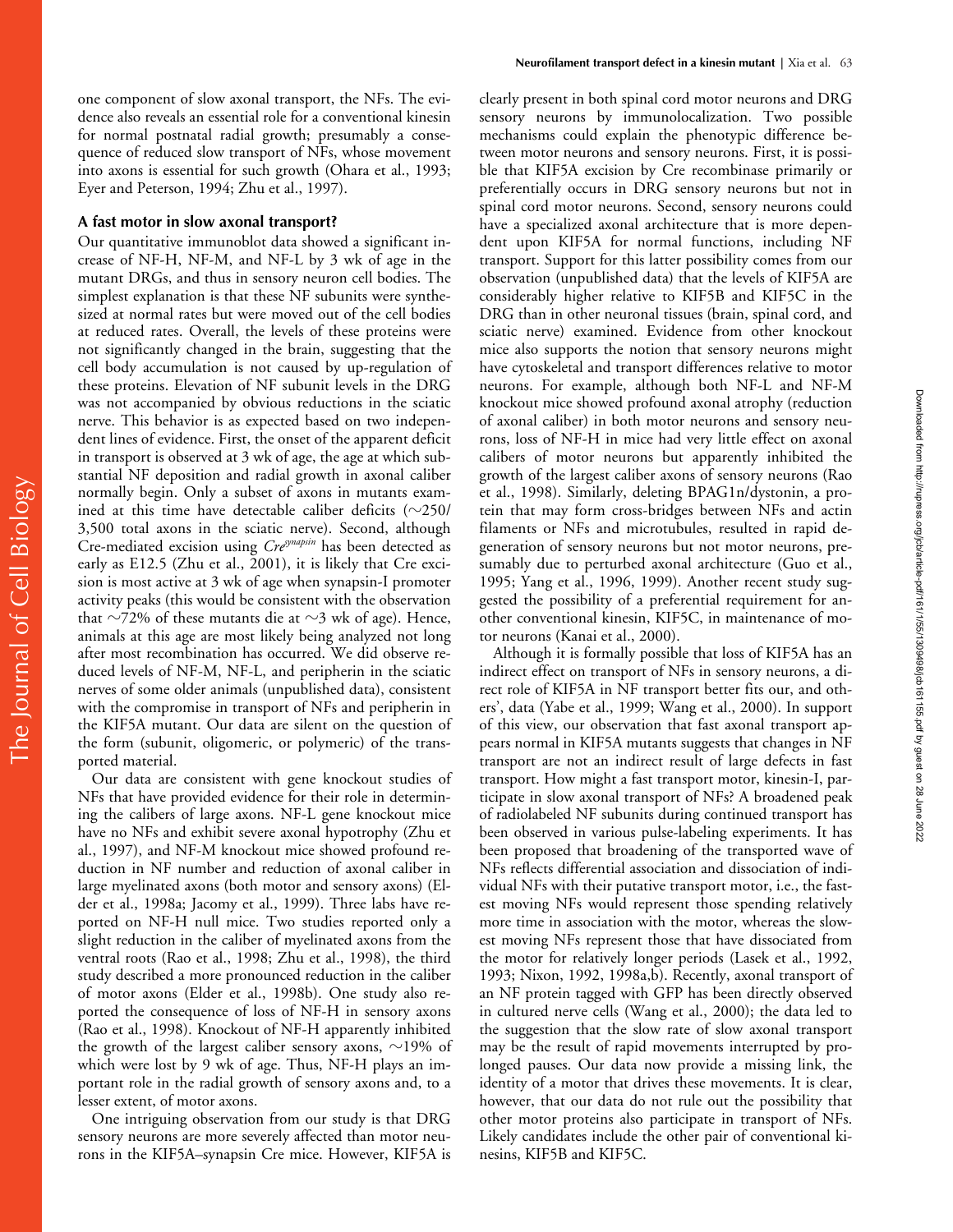## **Are there other essential functions of KIF5A?**

KIF5A was found to be essential for viability in neonatal animals. Because KIF5A is neuron specific, it is likely that this reflects a neuronal function that the other two KHCs (KIF5B and KIF5C) do not provide. Consistent with this view, the enlarged cell size of spinal cord motor neurons in the KIF5A null mutant suggests that the defects caused by loss of KIF5A could be related to nerve damage, perhaps reflecting impaired axonal transport of KIF5A cargoes. As all NF knockout mutants are viable, we presume that the transport of other, as yet unidentified, cargoes of KIF5A is essential, although it is possible that the neonatal death could be due to axonal blockage secondary to an NF transport defect. More studies need to be done to sort out these possibilities.

Recent work has revealed that KIF5A is defective in one form of hereditary spastic paraplegia (SPG10) (Reid et al., 2002), underscoring the importance of this protein and proper axonal transport for the health of the human nervous system. It is also striking that abnormal NF accumulations have been observed in many neurodegenerative diseases, including amyotrophic lateral sclerosis, Parkinson's disease, and Alzheimer's disease (Julien and Mushynski, 1998; Julien, 1999). It is possible that such accumulations are caused by impaired slow axonal transport of NFs, although the molecular basis of such blockage is obscure. KIF5A may turn out to be an important component of the machinery that fails in these disorders. Intriguingly, symmetrical sensory polyneuropathy, the most common form of diabetic neuropathy in humans, also has peripheral axonal degeneration, paranodal demyelination, and loss of myelinated axons (Zochodne, 1996; Yagihashi, 1997). Moreover, aberrant NF phosphorylation was observed in sensory neurons of rats with diabetic neuropathy (Fernyhough et al., 1999). In light of our finding that loss of KIF5A can provoke sensory axon degeneration, it will be of interest to test whether impaired axonal transport resulting from KHC impairment is involved in the development of these other diseases as well.

# **Materials and methods**

## **Construction of the KIF5A targeting vector**

A KIF5A genomic clone (encoding amino acids 98–547) isolated from a 129SVJ/Lambda FIX®II mouse genomic library (Stratagene) was used to construct the targeting vector. The KIF5A targeting vector was made as follows. An  $\sim$ 1.1-kb AvaII fragment containing two exons encoding amino acids 239–322 (VSKTGA to TLMFGQ) and the first two nucleotides for amino acid 323 was inserted into the BamHI site of the pflox vector by blunt ligation. An -4.5-kb AvaII–SalI fragment (made by subcloning AvaII–EcoRV and EcoRV–SalI fragments, and then blunt ligated together in pSK) was blunt ligated into the XhoI site of the 1.1-kb AvaII/pflox, this 4.5-kb fragment was the right arm. The left arm was an  ${\sim}$ 3.2-kb XbaI– SpeI fragment, it was subcloned into the SalI site of the 1.1-kb AvaII + right arm/pflox by blunt ligation. For cloning convenience, an  ${\sim}80$ -bp SpeI–AvaII intron sequence was deleted in the targeting vector, this probably would not affect the recombination efficiency and such a short intron sequence deletion also should not cause any phenotypic consequence. The finished targeting vector was designated as KIF5A-KO/pflox. The resulting vector had three loxP sites, the first two flanked the pGK-neo, HSV-tk selection cassette, the second and third loxP sites flanked the 1.1 kb AvaII fragment.

#### **Generating chimeric mice and mouse tail DNA genotype**

The KIF5A-targeted embryonic stem (ES) cells were generated as described by Wurst and Joyner (1993). The KIF5A-KO/pflox plasmid DNA was linearized with NotI and transfected into RI ES cells by electroporation. The

ES cells were allowed to grow for  $24-36$  h before 200  $\mu$ g/ml G418 (GIBCO BRL) was added for selection;  $\sim$ 120 neomycin-resistant ES clones were isolated after  ${\sim}8$  d selection. Four clones were homologous recombinant clones with three loxP sites; they were named as clones B2, B6, B18, and D17. Cre recombinase (PMC Cre pGK-Hyg) was transfected into D17 ES cells and  $2 \mu M$  Gancyclovir was added to the medium  $3-4$  d after transfection, the surviving clones were picked up 5 d later. Among 48 clones selected, 30 clones were type I ES cells, 4 were type II ES cells. Type I ES clones D17-37 and D17-38 and type II clone D17-35 were injected into C57BL/6J blastocysts to produce chimeras. Male chimeras were used as founders to breed F1 hybrids with C57BL/6J female mice.

Mouse tail DNAs were made as described by Wurst and Joyner (1993) and were genotyped by PCR. Three primers (P1, P2, and Pflox) were combined to perform type I genotype, the 5' primer P1 (GATACTCCAAG-GCTGGGAACATA) and the 3' loxP primer (Pflox kpnI, CGGTACCCGGG-<code>GATCAATTCGAG</code>) will produce an  $\sim$ 300-bp mutant fragment, the <code>P1</code> and P2 primers (TGTGGAGGTCAGAGGTCAAGT) will amplify an ~450-bp wild-type band. For type II genotype, a primer set P3 (CGTTCTGGAC-GAGGCAAAGA) and P4 (GATGGGACAGCAGCAGTGCA) will detect an  $\sim$ 370-bp wild-type band and an  $\sim$ 470-bp (with the addition of  $\sim$ 100 bp loxP sequence) type II band. A pair of specific primers (5' primer, ACG-TTCACCGGCATCAACGT; 3' primer, CTGCATTACCGGTCGATGCA), which detects an  $\sim$ 300-bp band, was used for Cre transgene genotype. PCR conditions for all primer sets were denaturation at  $95^{\circ}$ C for 2 min, 30 cycles of denaturation at 95°C for 30 s, annealing and elongation at 72°C for 1.5 min, and a final elongation at  $72^{\circ}$ C.

#### **Preparation of antibodies from KHC–His tag fusion proteins**

DNA fragments encoding portions of the stalk region of KIF5A and KIF5C were subcloned into pET-23b (Novagen, Inc.) to generate COOH-terminal His-tagged fusion proteins. KIF5A fusion construct was made by subcloning a HincII–HindIII fragment (encoding amino acids 496–745, VNY-DQKSQ to LQLELEKL) into pET-23b. KIF5C–His fusion protein construct was generated by subcloning a PCR fragment encoding amino acids 506– 781 (DKTRANEQ to DKREQARE) into pET-23b. A comparable KIF5B fusion protein containing amino acids AVNYDQKS to QARQDLK was also generated in pET-23b.

Recombinant His-tagged KIF5A and KIF5C proteins were overexpressed by induction of transformed BL21 (DE3) bacteria at log phase with 0.5 mM IPTG for 2 h. The His-tagged fusion proteins were made as follows. The bacterial pellet was resuspended in lysis buffer ([solution A] 50 mM NaPO<sub>4</sub>, 300 mM NaCl, 0.5 mM MgCl<sub>2</sub>, 0.01% NP-40, and proteinase inhibitors) and lysed with a French press. The pellet, after a 25,000-rpm spin (15 min, Sorvall 647.5 rotor), was resuspended in 6 M urea (in solution A) for 1 h at 4°C, and then the Ni-NTA-agarose (QIAGEN) was added to the urea-solubilized fraction (by spin at 35,000 rpm in a Ti1270 rotor for 20 min) and incubated at 4°C for 60 min. The fusion protein–bound Ni-NTAagarose was washed with 6 M urea/solution A, followed by a final wash with 20 mM imidazole/6 M urea/solution A, and the fusion proteins were eluted with 500 mM imidazole (in 6 M urea/solution A). SDS-PAGE gel slices of each fusion protein were injected into three rabbits to produce polyclonal sera against KIF5A or KIF5C.

Cross absorption and affinity purification were used to generate isoform-specific antisera. The affinity columns were prepared by coupling 20 mg of fusion proteins (reconstituted in 10 mM Hepes, pH 6.9, 50 mM NaCl, and 2 M urea with a Millipore Ultrafree®-4 centrifugal filter device Biomax-30 unit) to 2 ml of Affigel-15 (Bio-Rad Laboratories) for 1 h at RT. The uncoupled proteins were removed with several washes of 10 mM Hepes, pH 6.9, 50 mM NaCl, and the columns were blocked with 5% BSA for 1 h at RT, washed again, and lastly washed with 10 mM Tris (pH 7.5). The antisera were heated to 65°C for 15 min, diluted 10-fold in 10 mM Tris (pH 7.5), applied to the columns, and incubated overnight at 4°C. To generate KIF5A-specific antibodies, the rabbit antisera were applied to a KIF5B and KIF5C mixed fusion protein column, the flow-through (unbound supernatant) was applied to a KIF5A affinity column. The resins with bound KIF5A antibodies were washed with 10 mM Tris (pH 7.5), 0.5 M NaCl followed by three washes with 10 mM Tris. The antibodies were then eluted with 0.2 M glycine (pH 2.5) and neutralized with 1/10 volume of 1 M Tris (pH 8). The KIF5C-specific antibodies were generated by a similar strategy; passing through a mixed KIF5A and KIF5B column to immunodeplete cross-reacting antisera and binding to a KIF5C column to get KIF5C-specific antibodies.

### **Histology of mouse tissues**

For KIF5A null mutants, dissected E18.5 mice brain and spinal cord were fixed in 4% paraformaldehyde/PBS overnight at 4°C. KIF5A-synapsin Cre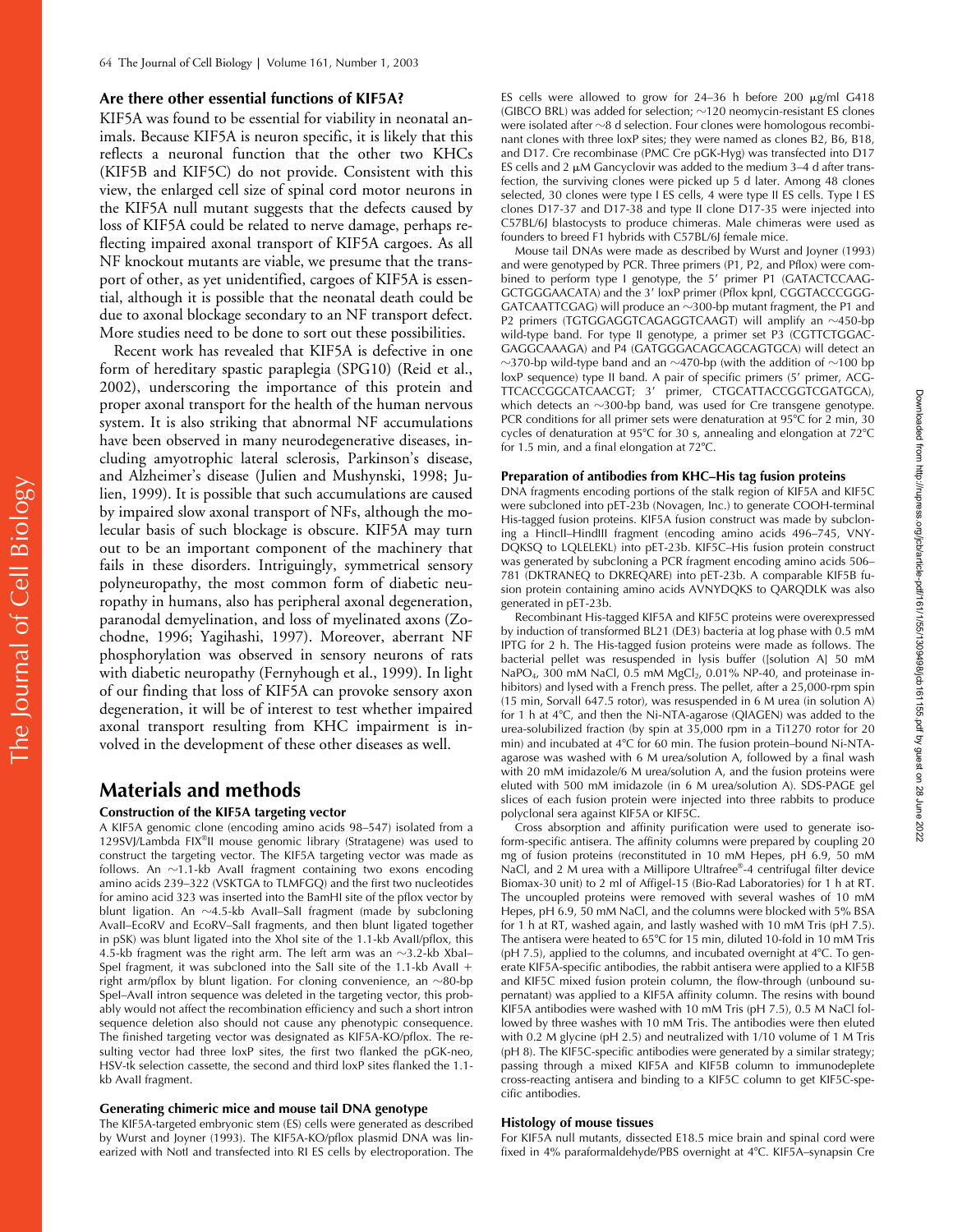mutant mice were suffocated with carbon dioxide and transcardially perfused with 4% paraformaldehyde/PBS. Tissues were postfixed overnight at 4C and then dehydrated and embedded in paraffin. Paraffin sections (7 m) were stained with hematoxylin-eosin, or cresyl violet, and examined by light microscopy. Images were collected with a CCD camera.

For DRG root histology, animals were perfused with 4% paraformaldehyde/PBS, and half of the DRGs were removed and processed for immunostaining. The other half was fixed in 2% paraformaldehyde, 2.5% glutaraldehyde in PBS overnight at 4°C, postfixed in 1% osmium tetroxide in PBS for 1 h, washed, dehydrated, and embedded in Epon resin (Embed 812; Electron Microscopy Sciences). Semi-thin sections were stained with toluidine blue and examined by light microscopy.

#### **Morphometric analysis**

Axonal diameters were determined with a Bioquant Nova image analysis system (Bioquant R&M Biometrics, Inc.). In brief, 1-µm Epon sections of L5 lumbar roots were stained with toluidine blue and viewed under a 40× lens. All myelinated axons in each root were measured. The measured cross-sectional area of each axon was converted to a diameter of a circle of equivalent area.

#### **Quantitative immunoblotting analysis**

Mouse tissues were homogenized in RIPA buffer (50 mM Tris-HCl, pH 8.0, 150 mM NaCl, 1% NP-40, 0.5% sodium deoxycholate, 0.1% SDS). Homogenized tissues were quickly centrifuged ( $\sim$ 1,000 *g* for 5 min in a microcentrifuge) to remove large debris. Protein concentrations were measured by Bradford assay (Bio-Rad Laboratories). Equal amounts of proteins from different genotypes were loaded on 7.5% SDS-PAGE, and the gels were transferred to PVDF membrane (Bio-Rad Laboratories). The protein blots were blocked in TBST (0.15 M NaCl, 10 mM Tris-HCl, pH 8.0, 0.1% Tween-20) with 5% milk and then probed with primary antibodies in the milk-TBST, followed by HRP-conjugated goat anti–rabbit IgG or anti–mouse IgG secondary antibodies (Jackson ImmunoResearch Laboratories). A chemiluminescence ECL kit (Amersham Biosciences) was used for developing the blots. The antibodies used for blotting were affinity-purified rabbit anti-KIF5A, used at 1:100 dilution; polyclonal Ab specific for KIF5C at 1:200; KIF5B-specific Ab (from R. Vale, University of California San Francisco, San Francisco, CA) at 1:100; monoclonal antibodies SMI-31 and SMI-32 (Sternberger Monoclonals Inc.) at 1:5,000; a polyclonal Ab against the COOHterminal region of NF-H at 1:5,000; mouse anti–NF-M (clone RMO-44; Zymed Laboratories) at 1:1,000; mouse anti–NF-L at 1:5,000; rabbit antiperipherin (Chemicon) at 1:1,000; rabbit anti-KIF3A at 1:1,000; rabbit anti-KIF3B at 1:1,000; rabbit anti-BIII-tubulin at 1:1,000; mouse anti-Rab3 (Synaptic Systems GmbH) at 1:1,000; rabbit anti-synaptophysin (Synaptic Systems GmbH) at 1:1,000; monoclonal anti-actin (Chemicon) at 1:5,000; and a monoclonal anti- $\alpha$ -tubulin Ab (clone DM1A; Sigma-Aldrich) at 1:10,000.

#### **Immunostaining**

The Journal of Cell Biology

The Journal of Cell Biology

Mice were euthanized with carbon dioxide and transcardially perfused with 4% paraformaldehyde/PBS. Tissues were removed by dissection and postfixed for 1–2 h at 4°C, followed by cryoprotection in 25% sucrose/PBS overnight.  $10$ - $\mu$ m cryostat sections were processed for immunofluorescence staining. Sections were blocked (5% BSA, 0.15% saponin in PBS) for 1 h at room temperature, followed by incubation in primary antibodies overnight at 4C. The antibodies used for staining were rabbit anti-KIF5A at 1:20; monoclonal anti-Grp78 (BIP; StressGen Biotechnologies) at 1:200; and monoclonal Ab SMI-32 (Sternberger Monoclonals Inc.) at 1:1,000. FITC- or Texas red–conjugated goat anti–rabbit or goat anti–mouse IgG (Jackson ImmunoResearch Laboratories) was used as the secondary antibody. All images were collected with a Bio-Rad Laboratories MRC-1000 confocal imaging system.

#### **Sciatic nerve ligation experiments**

Sciatic nerve ligation experiments were done as previously described (Hanlon et al., 1997). In brief, one sciatic nerve from each animal was ligated; the other nerve was unligated and served as a control. After 6 h,  $\sim$ 0.5 cm of nerve segment was dissected from both sides (proximal and distal) near the ligature from each animal; two similar size segments were dissected from the control nerve in the comparable region. Nerve segments from each individual animal were homogenized in NP-40 lysis buffer (50 mM Tris-HCl, pH 8.0, 150 mM NaCl, 1% NP-40) and examined by Western blot analysis.

We thank members of the Goldstein and Cleveland labs for helpful comments during the course of this work. We especially thank Joe Marszalek for his valuable scientific and technical discussions, Gad Shiff for being an excellent mouse photographer, and Jagesh Shah for his efforts on biochemical studies.

C.-H. Xia was supported by a National Institutes of Health (NIH) predoctoral training grant in pharmacology and an NIH predoctoral cancer training grant. This work was supported by NIH grant GM35252 to L.S.B. Goldstein. L.S.B. Goldstein is an investigator of the Howard Hughes Medical Institute.

Submitted: 8 January 2003 Revised: 24 February 2003 Accepted: 24 February 2003

## **References**

- Bloom, G.S., and S.A. Endow. 1995. Motor proteins 1: kinesins. *Protein Profile.* 2:1105–1171.
- Bloom, G.S., M.C. Gagner, K.K. Pfister, and S.T. Brady. 1988. Native structure and physical properties of bovine brain kinesin and identification of the ATP-binding subunit polypeptide. *Biochemistry.* 27:3409–3416.
- Brady, S.T. 1985. A novel brain ATPase with properties expected for the fast axonal transport motor. *Nature.* 317:73–75.
- Elder, G.A., V.L. Friedrich, Jr., P. Bosco, C. Kang, A. Gourov, P.H. Tu, V.M. Lee, and R.A. Lazzarini. 1998a. Absence of the mid-sized neurofilament subunit decreases axonal calibers, levels of light neurofilament (NF-L), and neurofilament content. *J. Cell Biol.* 141:727–739.
- Elder, G.A., V.L. Friedrich, Jr., C. Kang, P. Bosco, A. Gourov, P.H. Tu, B. Zhang, V.M. Lee, and R.A. Lazzarini. 1998b. Requirement of heavy neurofilament subunit in the development of axons with large calibers. *J. Cell Biol.* 143: 195–205.
- Eyer, J., and A. Peterson. 1994. Neurofilament-deficient axons and perikaryal aggregates in viable transgenic mice expressing a neurofilament- $\beta$ -galactosidase fusion protein. *Neuron.* 12:389–405.
- Fernyhough, P., A. Gallagher, S.A. Averill, J.V. Priestley, L. Hounsom, J. Patel, and D.R. Tomlinson. 1999. Aberrant neurofilament phosphorylation in sensory neurons of rats with diabetic neuropathy. *Diabetes.* 48:881–889.
- Galbraith, J.A., T.S. Reese, M.L. Schlief, and P.E. Gallant. 1999. Slow transport of unpolymerized tubulin and polymerized neurofilament in the squid giant axon. *Proc. Natl. Acad. Sci. USA.* 96:11589–11594.
- Goldstein, L.S.B., and A.V. Philp. 1999. The road less traveled: emerging principles of kinesin motor utilization. *Annu. Rev. Cell Dev. Biol.* 15:141–183.
- Guo, L., L. Degenstein, J. Dowling, Q.C. Yu, R. Wollmann, B. Perman, and E. Fuchs. 1995. Gene targeting of BPAG1: abnormalities in mechanical strength and cell migration in stratified epithelia and neurologic degeneration. *Cell.* 81:233–243.
- Hanlon, D.W., Z. Yang, and L.S.B. Goldstein. 1997. Characterization of KIFC2, a neuronal kinesin superfamily member in mouse. *Neuron.* 18:439–451.
- Hoesche, C., A. Sauerwald, R.W. Veh, B. Krippl, and M.W. Kilimann. 1993. The 5--flanking region of the rat synapsin I gene directs neuron-specific and developmentally regulated reporter gene expression in transgenic mice. *J. Biol. Chem.* 268:26494–26502.
- Jacomy, H., Q. Zhu, S. Couillard-Després, J.M. Beaulieu, and J.P. Julien. 1999. Disruption of type IV intermediate filament network in mice lacking the neurofilament medium and heavy subunits. *J. Neurochem.* 73:972–984.
- Julien, J.P. 1999. Neurofilament functions in health and disease. *Curr. Opin. Neurobiol.* 9:554–560.
- Julien, J.P., and W.E. Mushynski. 1998. Neurofilaments in health and disease. *Prog. Nucleic Acid Res. Mol. Biol.* 61:1–23.
- Kamal, A., G.B. Stokin, Z. Yang, C.H. Xia, and L.S.B. Goldstein. 2000. Axonal transport of amyloid precursor protein is mediated by direct binding to the kinesin light chain subunit of kinesin-I. *Neuron.* 28:449–459.
- Kanai, Y., Y. Okada, Y. Tanaka, A. Harada, S. Terada, and N. Hirokawa. 2000. KIF5C, a novel neuronal kinesin enriched in motor neurons. *J. Neurosci.* 20: 6374–6384.
- Koehnle, T.J., and A. Brown. 1999. Slow axonal transport of neurofilement protein in cultured neurons. *J. Cell Biol.* 144:447–458.
- Lasek, R.J., P. Paggi, and M.J. Katz. 1992. Slow axonal transport mechanisms move neurofilaments relentlessly in mouse optic axons. *J. Cell Biol.* 117: 607–616.
- Lasek, R.J., P. Paggi, and M.J. Katz. 1993. The maximum rate of neurofilament transport in axons: a view of molecular transport mechanisms continuously engaged. *Brain Res.* 616:58–64.